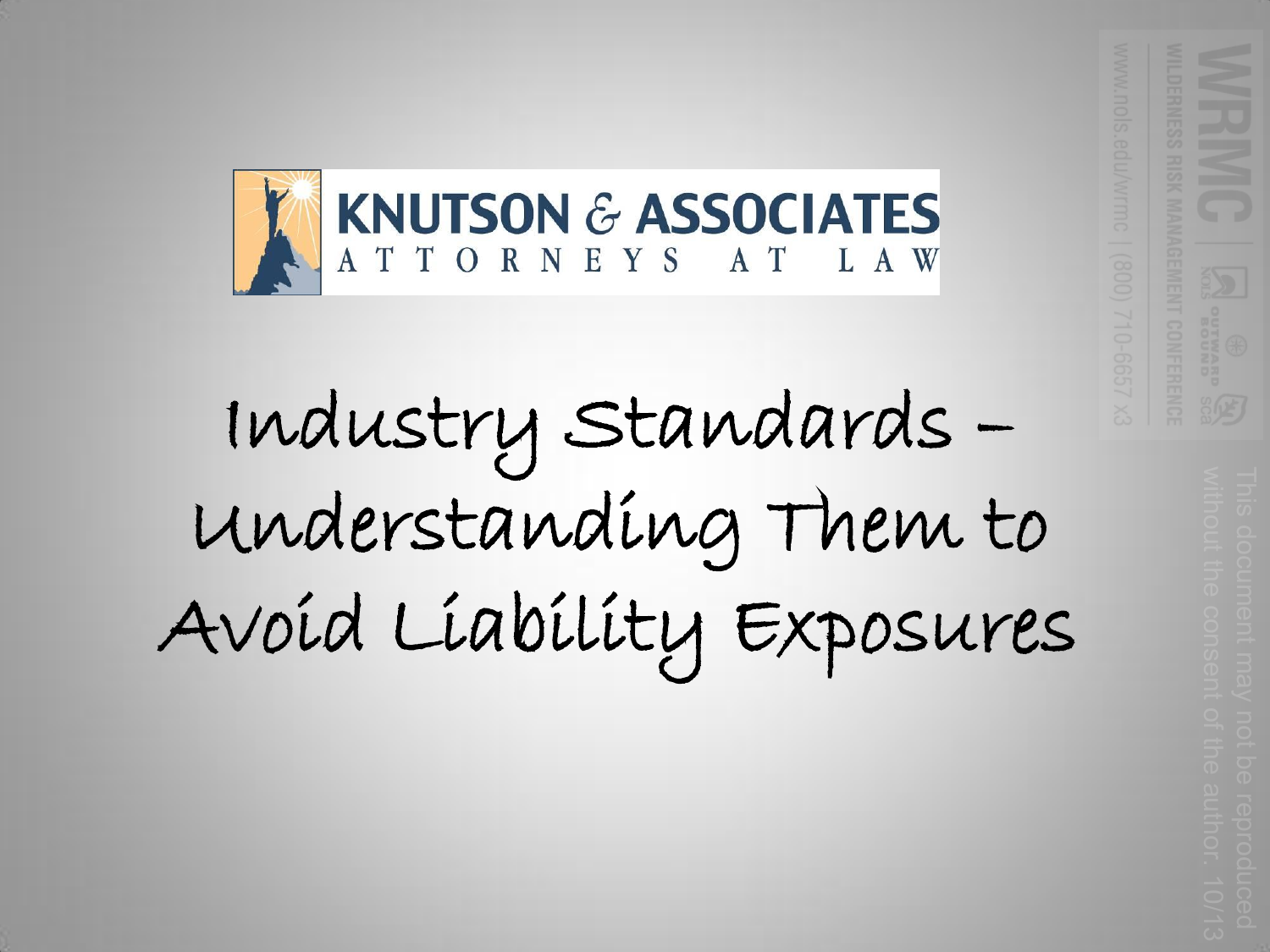# Review: 1.) Negligence

- Negligence under the law is generally defined as the failure to use ordinary care; that is, failing to do what a person of ordinary prudence would have done under the same or similar circumstances.
- Essentially we are looking to determine whether an operator, educator or land administrator could or should have recognized an unreasonable risk and then did nothing to warn the participant or to reduce or eliminate the unreasonable risk.
- To examine negligence in behavior or conduct, look for 2 things: was the risk foreseeable and was the risk unreasonable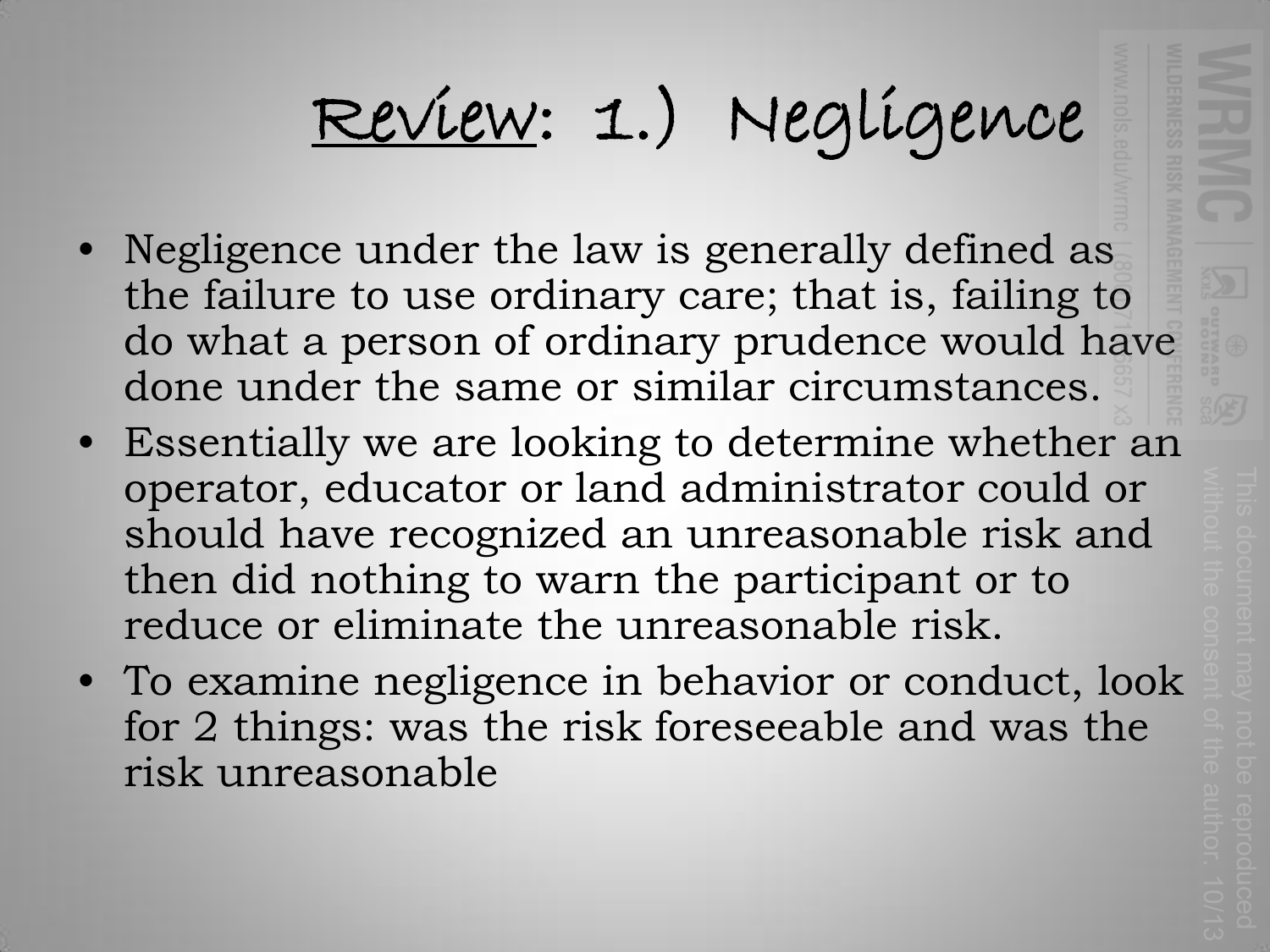# Review: 2.) Legal Elements of Negligence Claim

- Duty this is where standards come in to play. Standards of care that are used in the industry or published or enunciated can and will be used to establish the duty that an operator owes to an injured person
- Breach and consequently then, the standard may e used in an evidentiary sense to establish whether the duty of care was actually breached.
- Causation
- Damages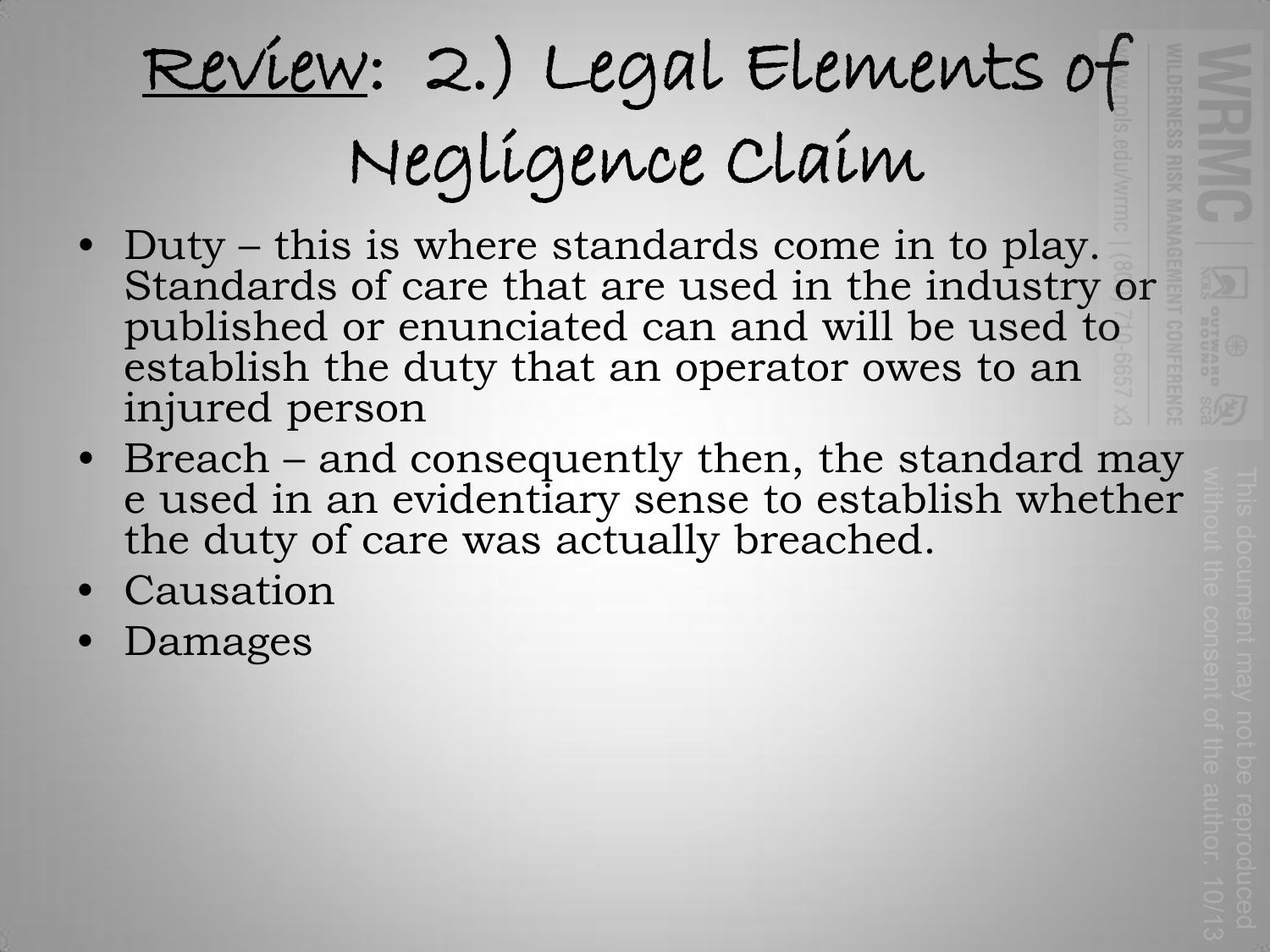## Review: 3.) Proving Negligence "Standards of Care"

- A "standard of care" will be used to measure the competence of the operator/guide/etc.
- If the so-called professional's conduct falls below such a standard he/she/it may be held liable for injuries or damages resulting from such conduct.
- The "standard of care" can be determined in a number of ways, but the most common way is from "standards of practice" developed and perhaps published by organizations.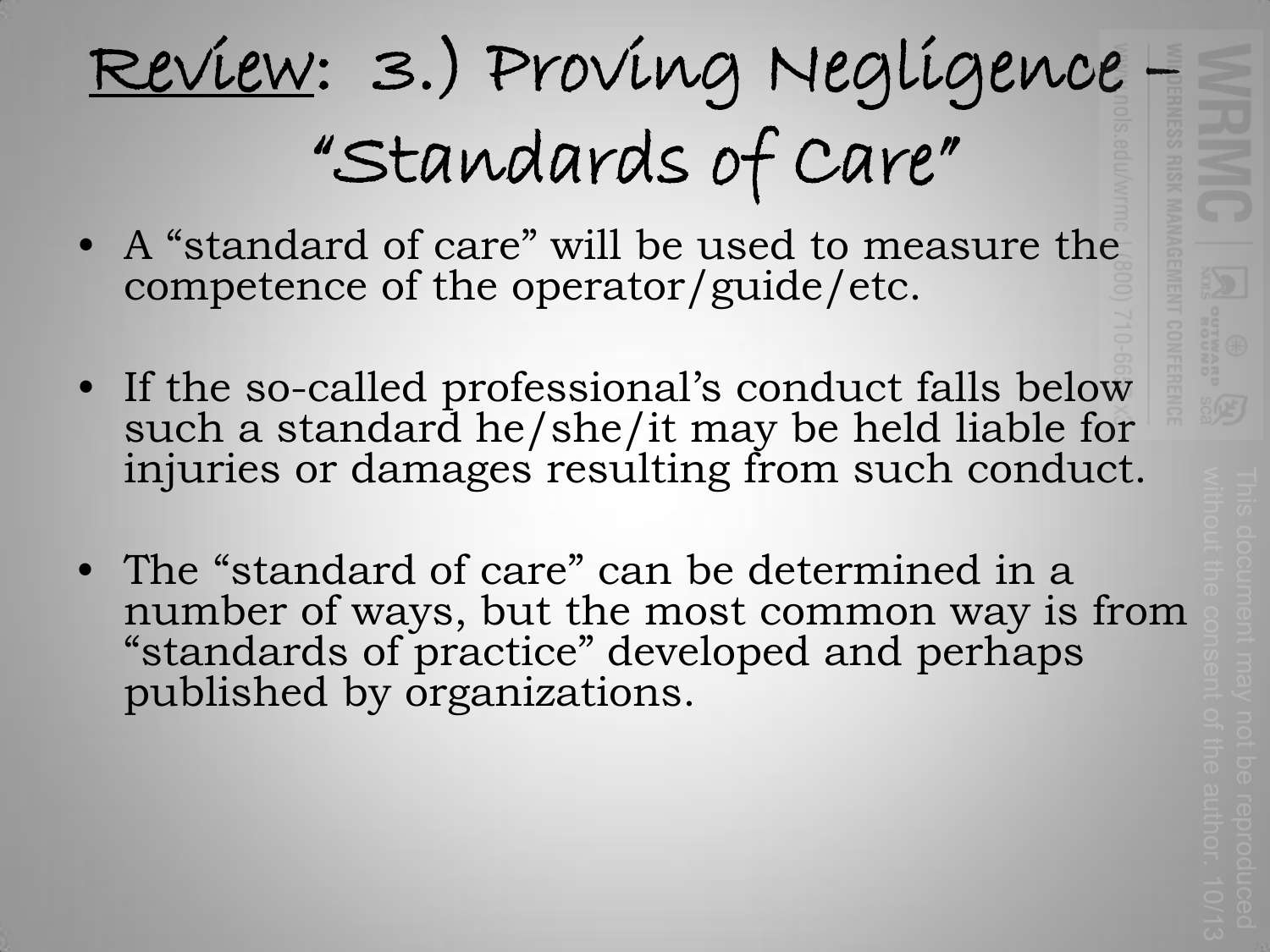## Defining the "Standards of Care"

- Standards are defined as the action or conduct established by most of the "industry" or "profession" locally, regionally and nationally.
- In court expert witnesses may well take opposite points of view and attempt to sway the judge or jury as to what actually is he standard of care.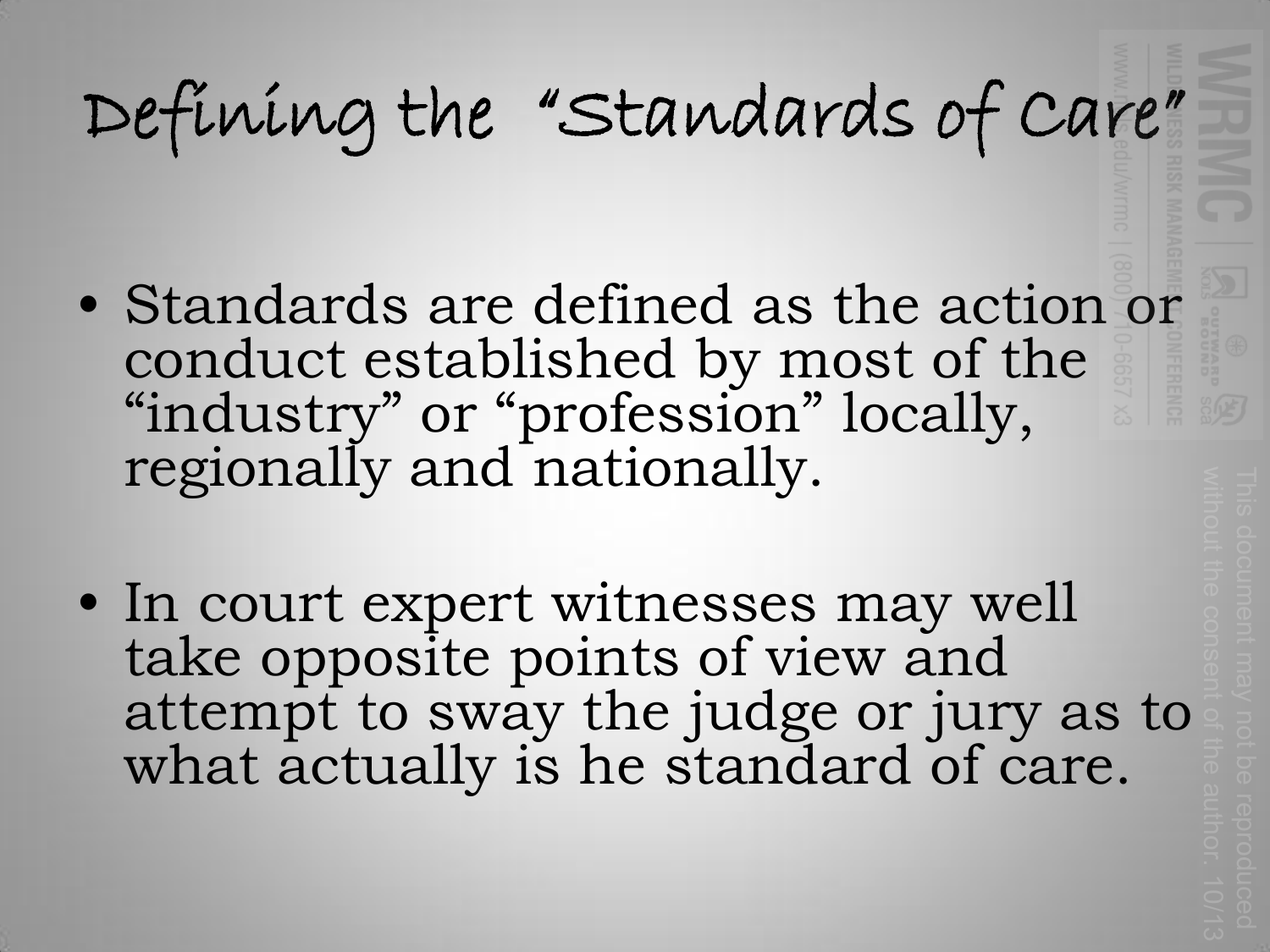#### Standards of Practice - General

- Standards of practice published by professional organizations are commonly referred to as standards, guidelines, recommendations or position statements.
- Organizations publish or enunciate "standards" to provide benchmarks of desirable practices.
- Because these published or enunciated standards can be entered into evidence in a trial or claim proceeding to determine the standard of care or **duty** that the operator or educator owes to the injured person, it is critical for recreation entities to know what standards are being published or enunciated.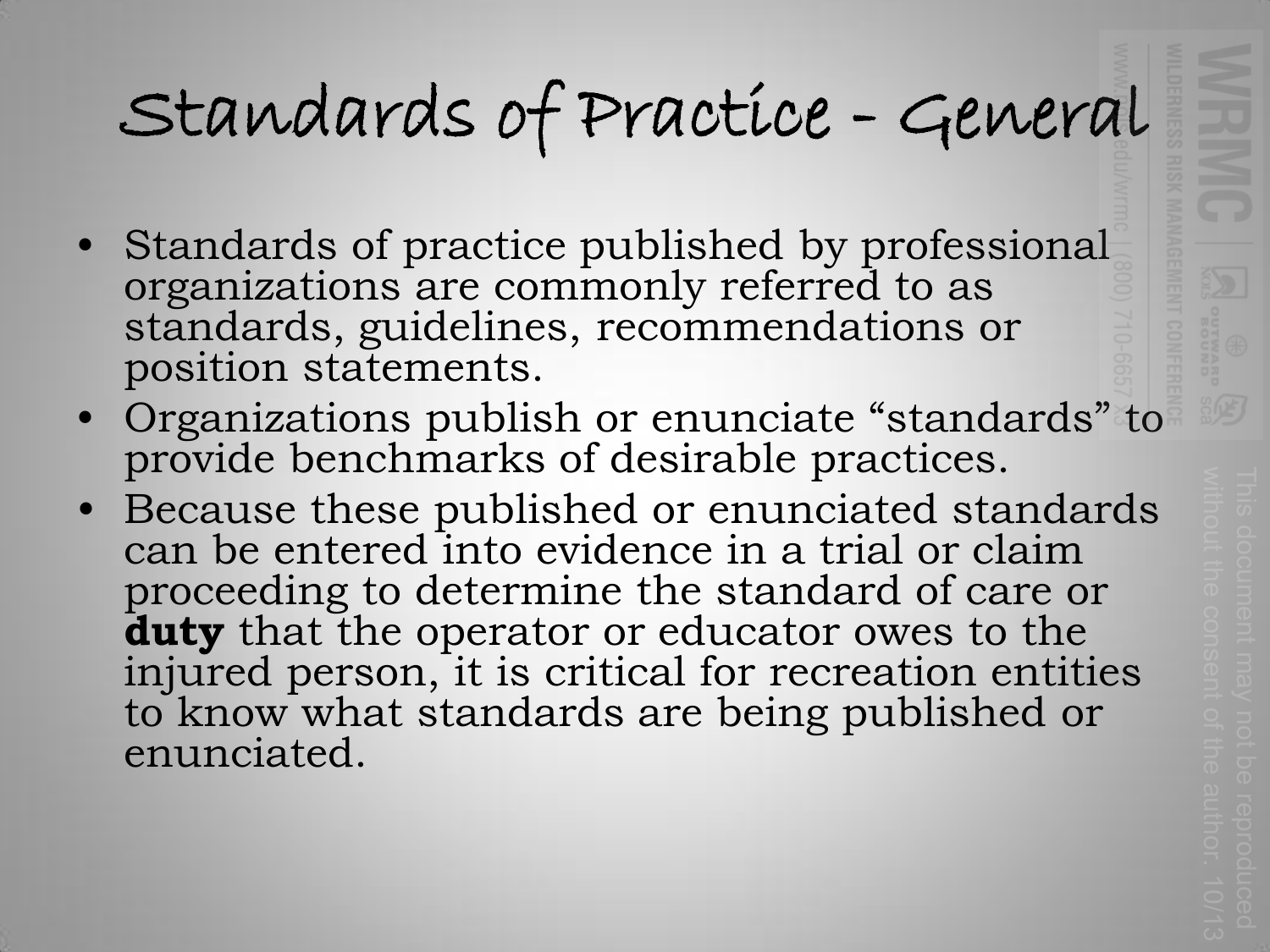Types of Standards

- Occupational Standards competencies necessary for someone to effectively perform in the occupation
- Training Standards these very often build on occupational standards and derive from them
- Operational standards used to evaluate operational practices, for the public to evaluate quality, for insurance company evaluations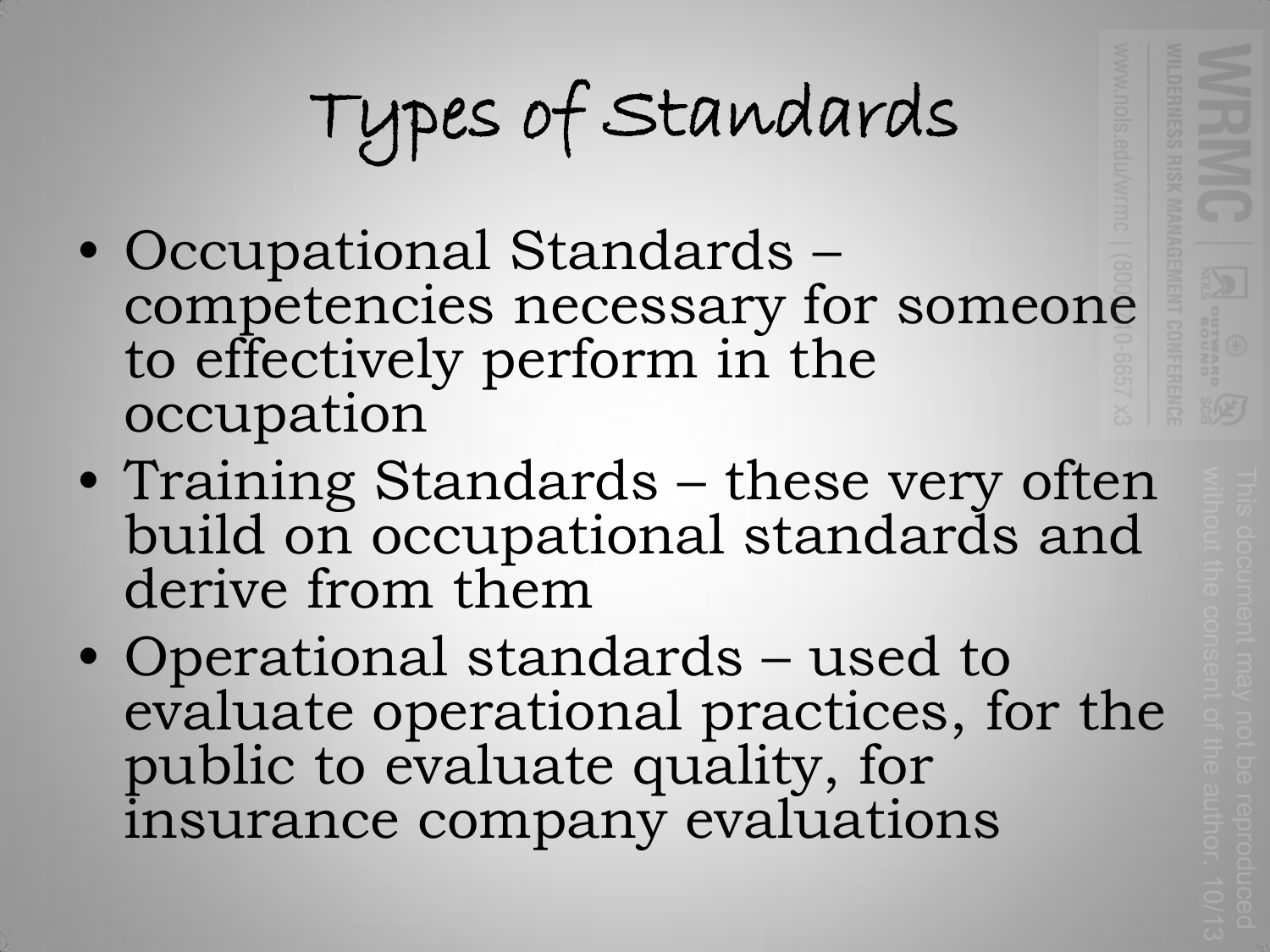### Standards – Good for Industry or Bad?

- Published or expressed standards of practice can serve as a shield (minimize liability associated with negligence) for operators that adhere to them.
- They can also serve as a sword (increase liability associated with negligence) for entities that do not adhere to them or who can not articulate why they are deviating from known standards.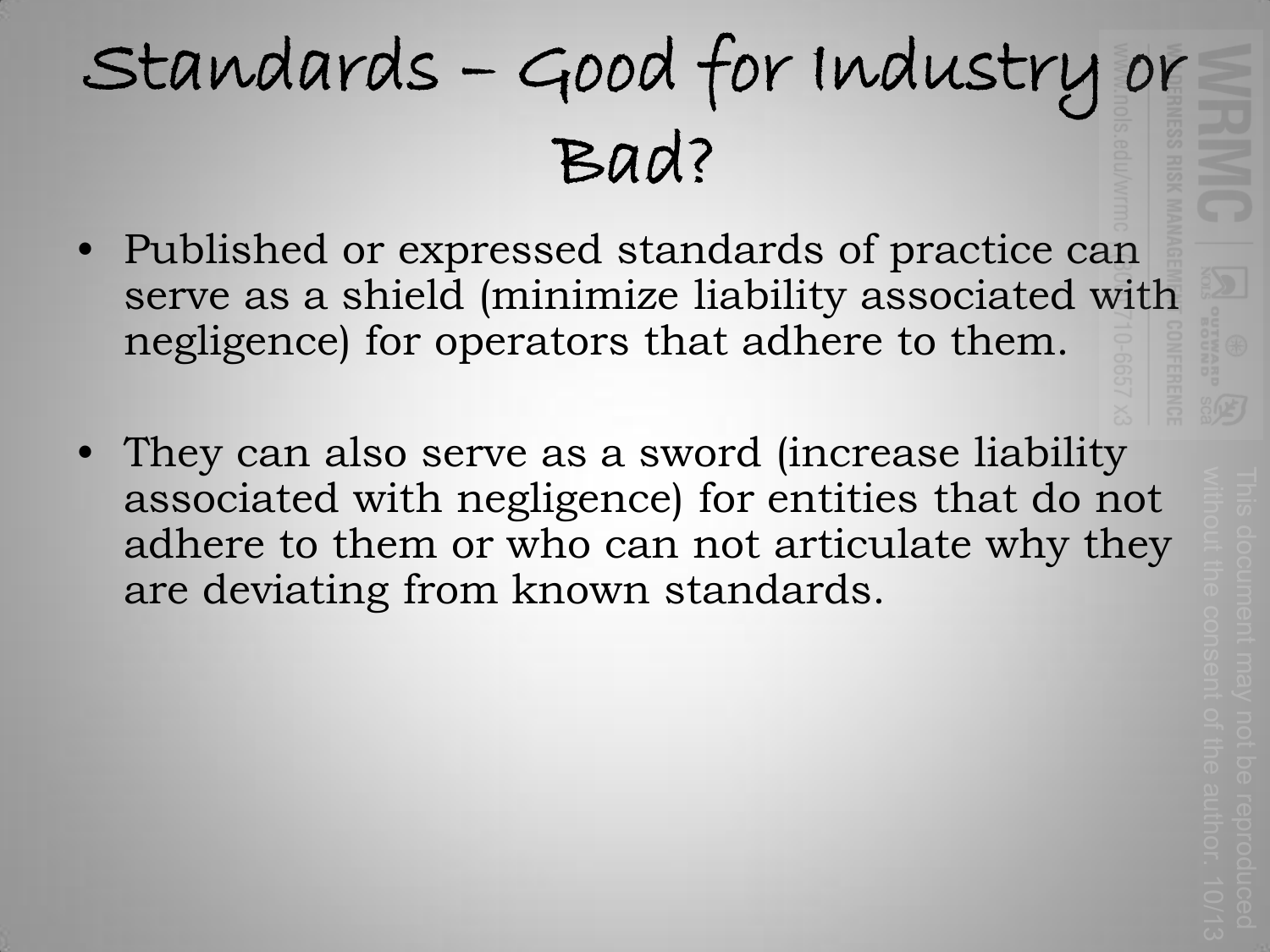# Standards vs. Guidelines – Any Difference?

- Certain professional organizations have distinguished 'standards' from 'guidelines.'
- Standards are generally thought of as requirements that represent the standard of care.
- Guidelines are generally thought of as recommendations that are not intended to be standards or give rise to legal duties.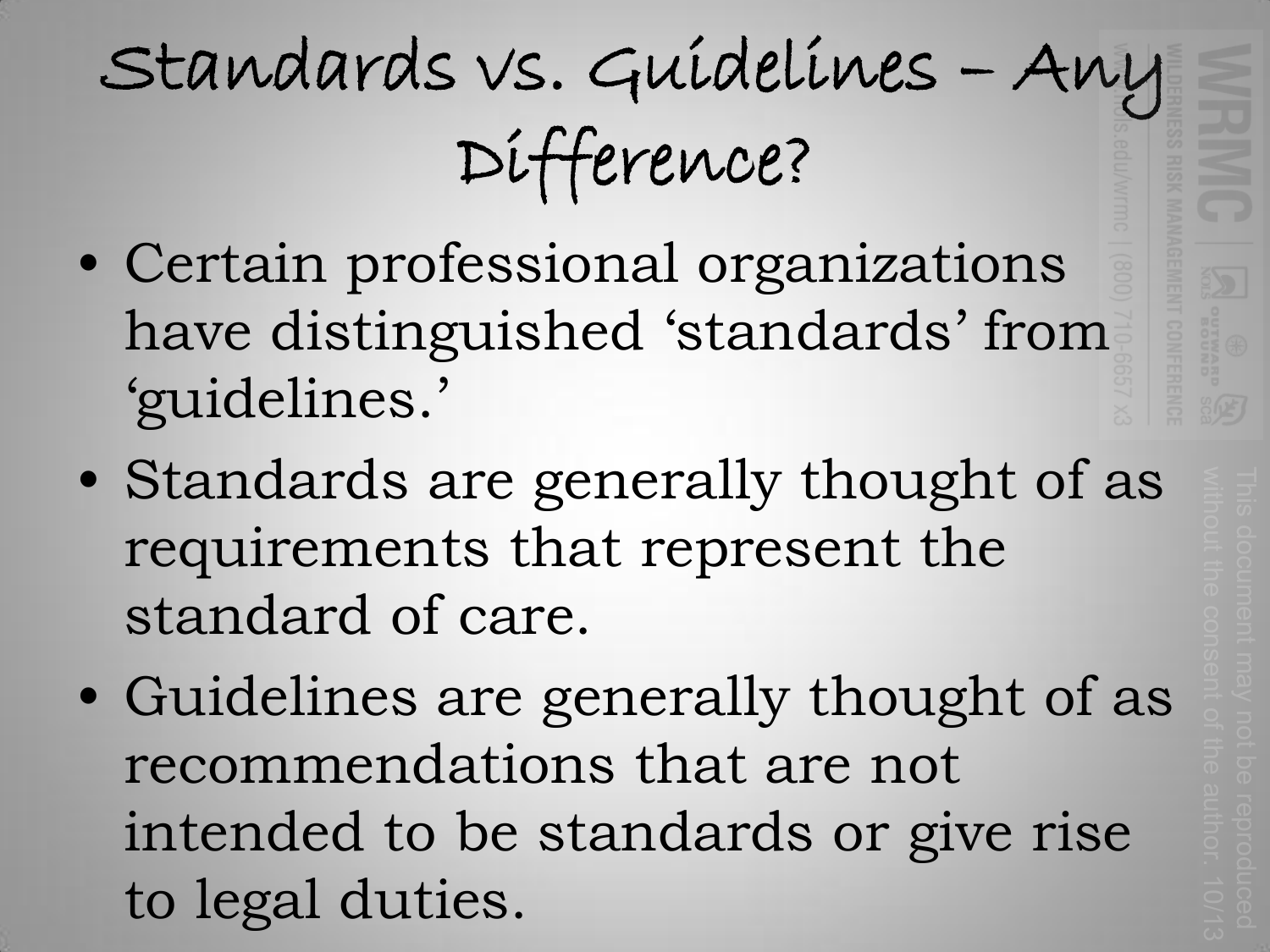#### Standards and the Law

• Published standards often reflect the law – but not always.

• Recreation entities must carefully consider both applicable laws and known standards in the industry when developing risk management plans.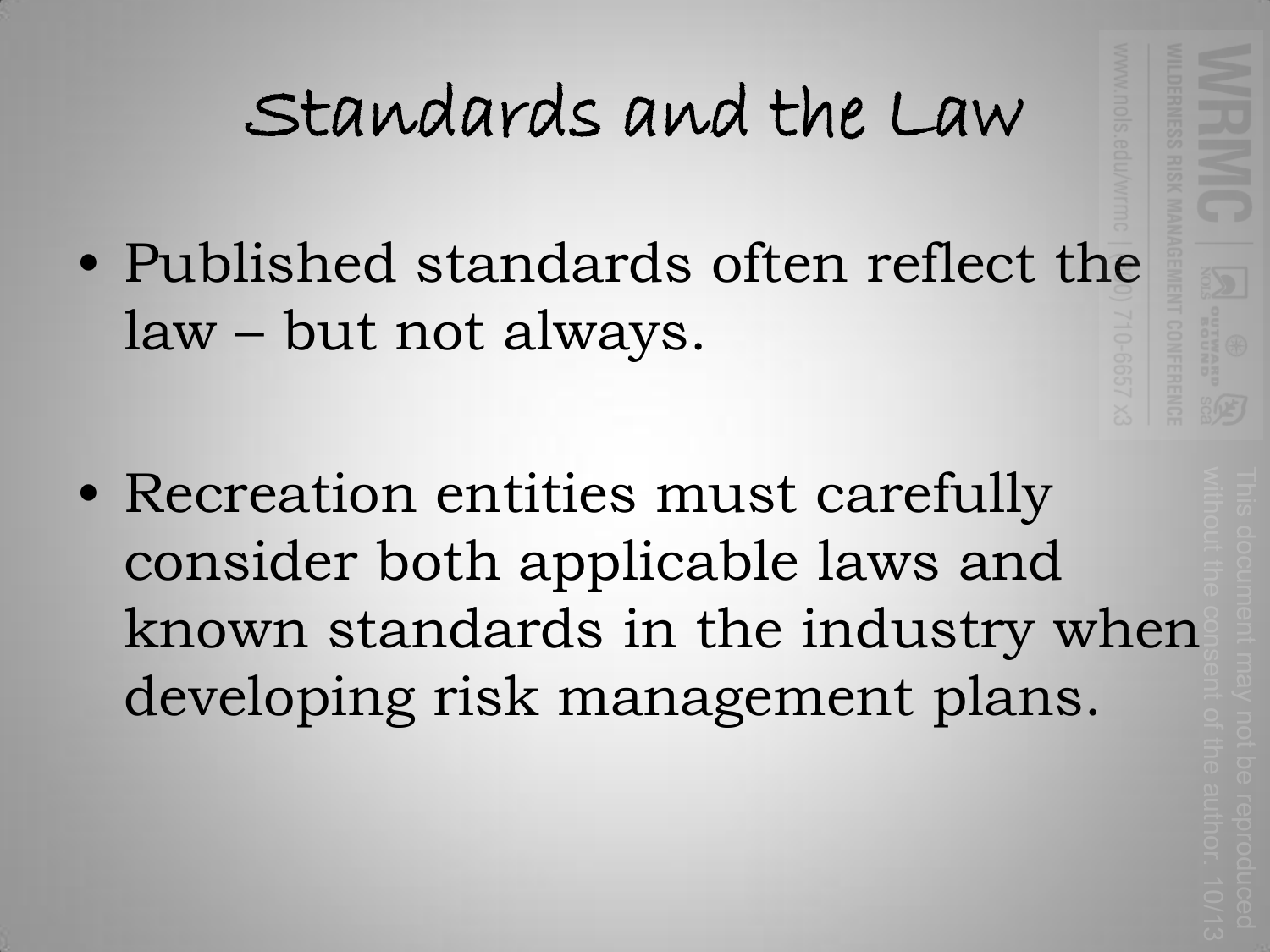# Changing Legal Tides: Standards or What is "Reasonable" Will Shift

• Remember – legally speaking – you only have to do what is "reasonable" to satisfy your duty – you don't have to take extraordinary measures. **However –** what used to be extraordinary may become de riguer or ordinary/reasonable over time.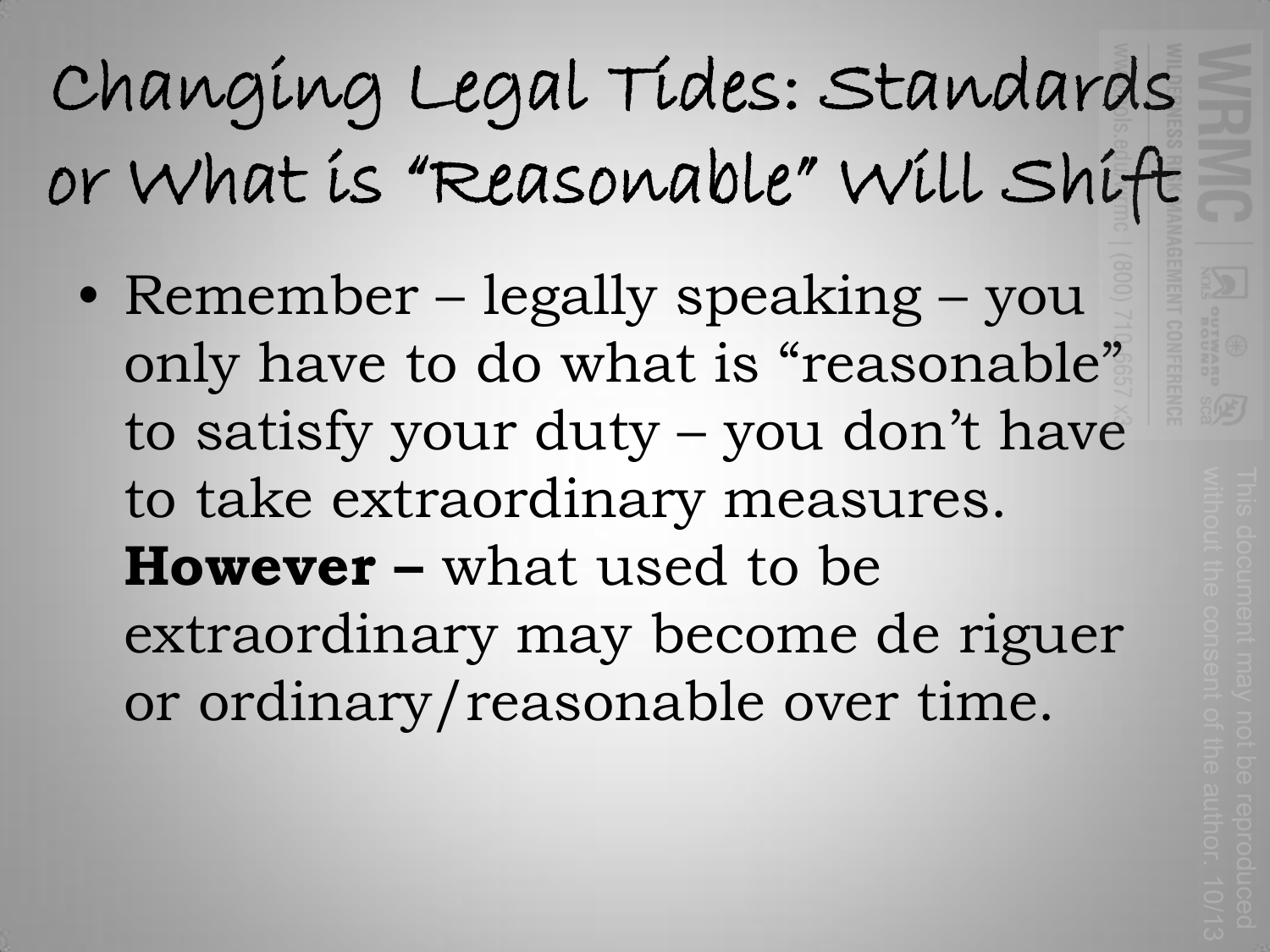# Standards as They Apply to Risk Management

- 1. Identifying and Selecting Applicable Standards of Practice
- 2. Developing Risk Management Strategies That Reflect Standards
- 3. Implementing Your Risk Management Plans
- 4. Evaluating Your Risk Management Plans